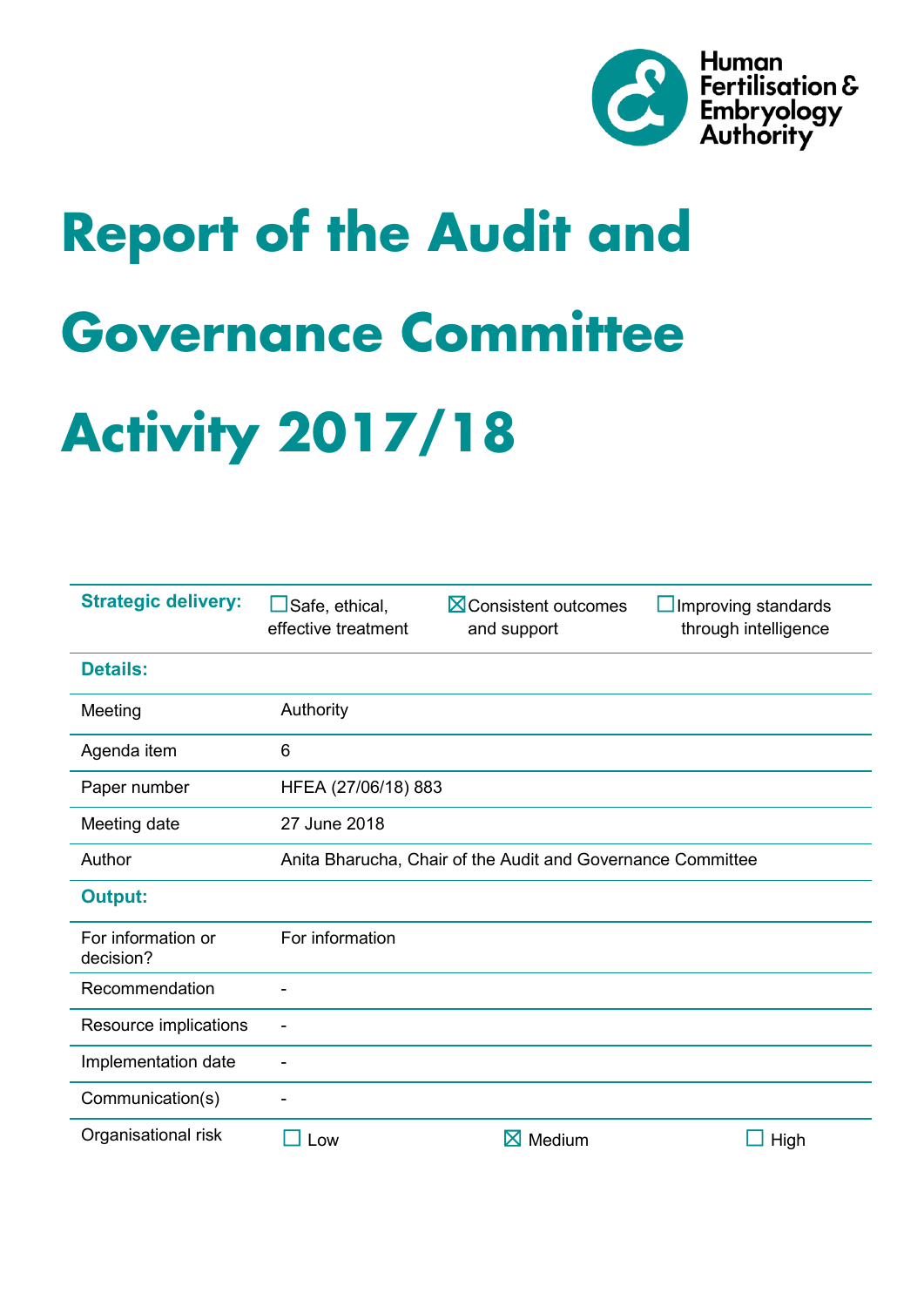### **1. Introduction**

- **1.1.** This Report summarises the Committee's activity during the year and gives the Committee's opinion on the HFEA's risk management and internal control arrangements. The report forms part of the assurance processes, which support the Accounting Officer's Annual Governance Statement.
- **1.2.** Membership of the Audit and Governance Committee (AGC) through the year has been:
	- Anita Bharucha (AGC Chair);
	- Margaret Gilmore (Authority Member);
	- Jeremy Page (AGC external advisor until September 2017);
	- Gill Laver (AGC external advisor until September 2017);
	- Geoffrey Podger (AGC external advisor from October 2017);
	- Mark McLaughlin(AGC external advisor from October 2017).
- **1.3.** The membership of AGC changed in October 2017 due to external Members' terms of appointment coming to an end.
- **1.4.** AGC met four times in 2017/18. The Chief Executive, the Director of Resources, the Head of Finance and Governance, the HFEA's external and internal auditors and a representative of the Department of Health and Social care (DHSC) attended all meetings. Other directors and staff attended to discuss particular risk areas that AGC wished to explore, or other topics depending on the AGC's business. AGC's terms of reference outline the support this body provides to the Accounting Officer (the Chief Executive) throughout the year, in particular by providing scrutiny to support the agreement of the Governance Statement.

## **2. Role and function**

- **2.1.** AGC's formal role is to advise the Accounting Officer and Authority on:
	- the strategic processes for risk, control and governance and the Annual Governance Statement;
	- the accounting policies, the accounts, and the annual reports of the HFEA, levels of error identified, and management's letter of representation to external auditors;
	- the planned activity and results of both internal and external audit;
	- adequacy of management response to issues identified by audit activity, including external audit's audit completion report;
	- assurance relating to corporate governance requirements for the HFEA; and
	- policies on whistle-blowing and fraud prevention, including the arrangements therein for special investigations.
- **2.2.** There is an annual cycle of matters to consider, with AGC's regular business focussing on assurance and risk management processes, as well as matters arising from internal and external audit work. At each meeting, the Committee received progress reports on all these areas.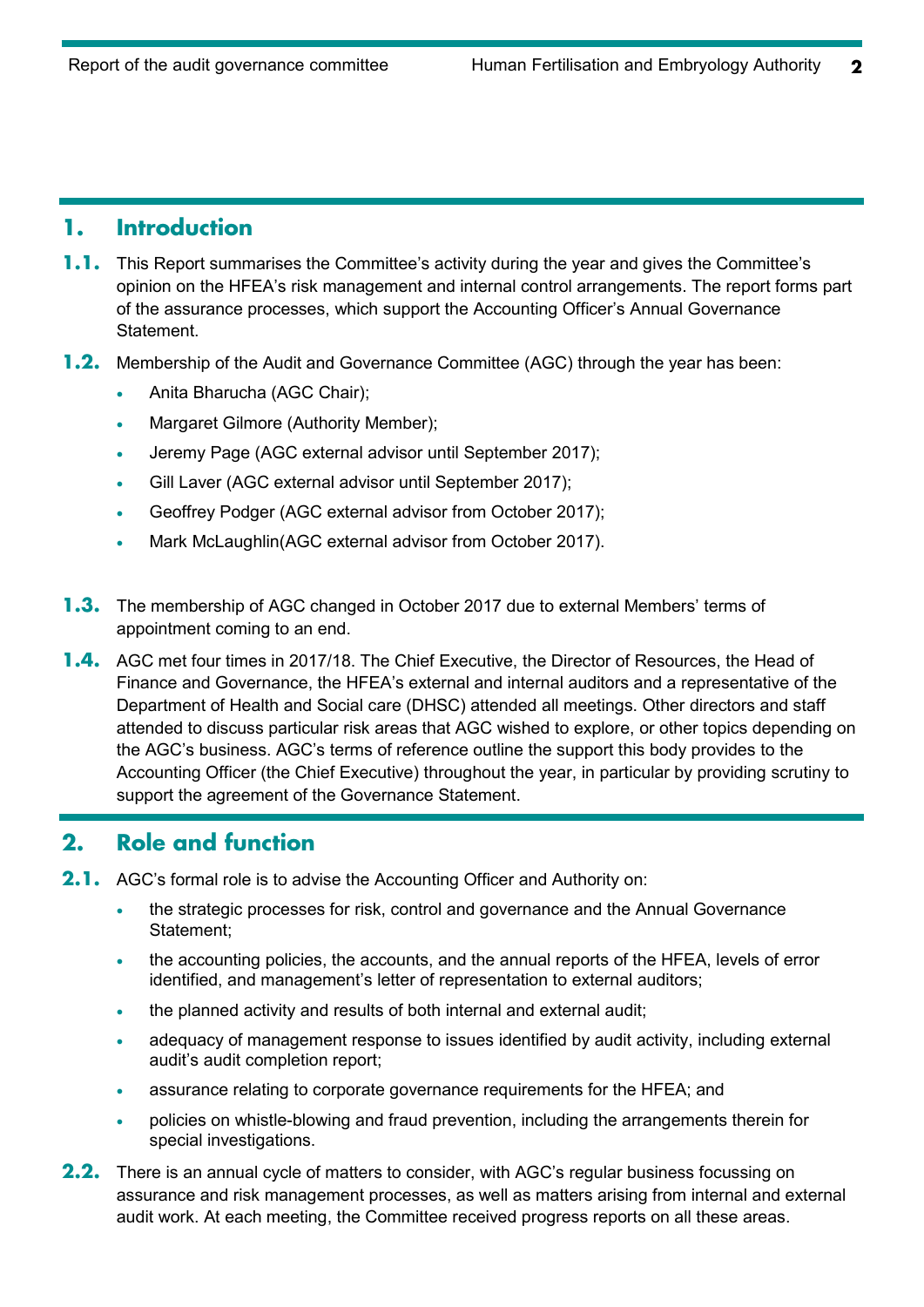### **3. Review of Committee effectiveness**

- **3.1.** The Committee reviewed its effectiveness in the period March 2017 to March 2018. This consisted of members responding to a series of questions relevant to AGC at this time, as set out in the National Audit Office Audit and Risk Assurance Committee effectiveness checklist. The questions cover themes such as:
	- What does AGC do for the Authority?
	- Does the annual cycle of business cover all that we should?
	- Do AGC papers cover what is needed? If not, what would be better?
	- Do we have sufficient expertise on the committee and in internal/external audit attendees properly to scrutinise as we should?
	- Do we have sufficient time in meetings?
	- Are the training sessions valuable? If you feel you need more training, what would that cover?
	- Do you feel able to raise everything you would like to discuss?
	- Is there anything we could do better?
- **3.2.** The responses were very positive, with some minor suggestions for further improvement made.
- **3.3.** AGC Members attended DHSC and National Audit Office (NAO) events, including networking meetings of audit committee members.

#### **4. Risk Management**

- **4.1.** Strategic risks are reviewed by the Senior Management Team (SMT) on a monthly basis and are reported to the AGC at each meeting with the Risk Register being presented to the Authority annually.
- **4.2.** The Committee discusses in some detail the revisions to HFEA's risk register, with a particular focus on appetite and tolerance of risk and the need to consider risk interdependency with the DHSC and the wider network of the Department's arm's length bodies. The Committee approved a revised version of the HFEA risk policy at its October 2017 meeting.
- **4.3.** During the year, the Committee also identified risk areas to explore in greater detail and relevant staff attended Committee meetings to provide more information and assurance on:
	- a. The Data Submission project;
	- b. Cyber security; and
	- c. The HFEA organisational change programme and Employee engagement .
- **4.4.** The Committee reviewed the updated register at its June 2018 meeting.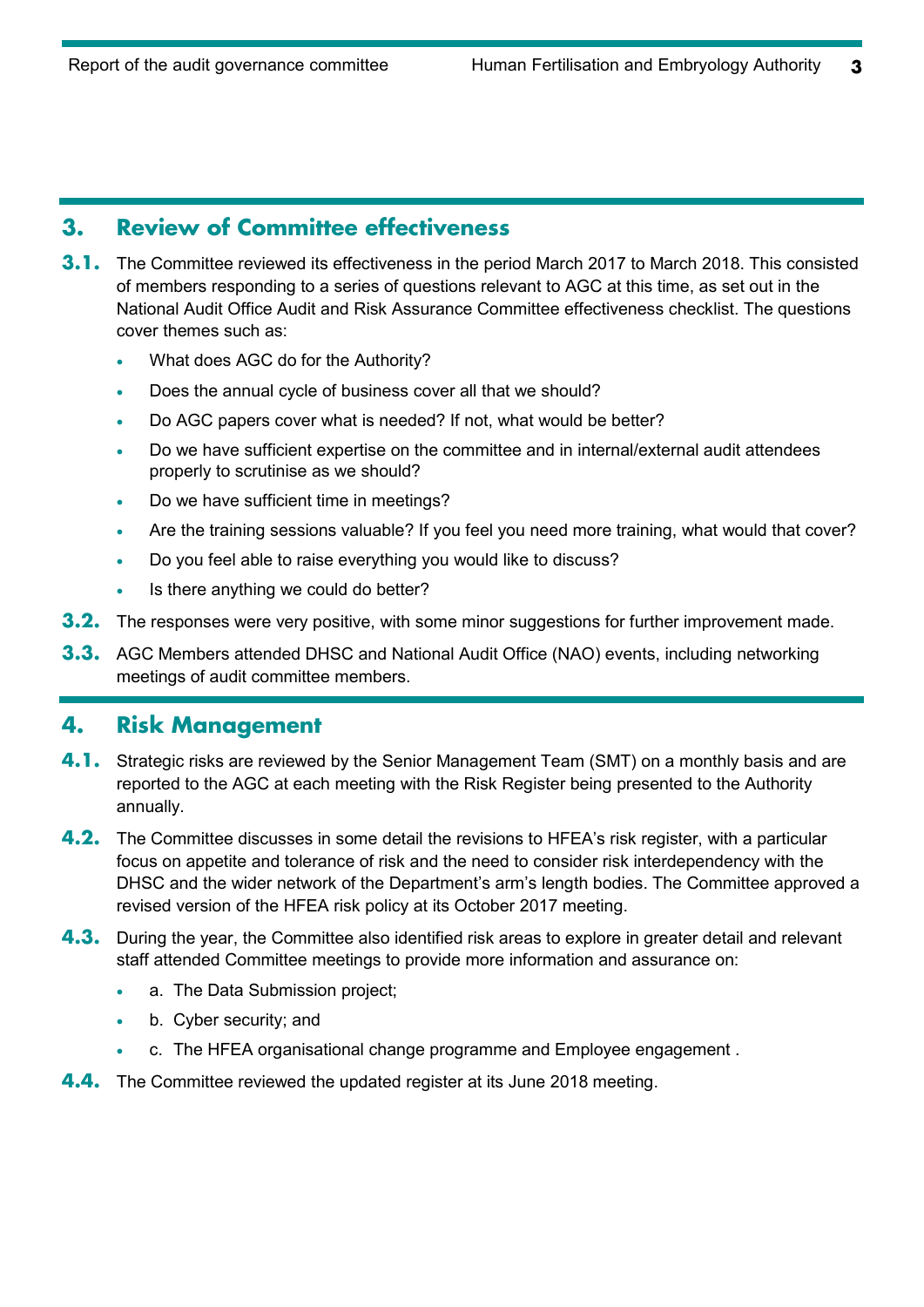#### **5. Information and data security**

- **5.1.** Cabinet Office have required management boards to include a Senior Information Risk Owner (SIRO) since 2008, to ensure that priority is given to the protection of information and data. Within the HFEA, the Director of Resources fulfils this role.
- **5.2.** The HFEA takes it responsibility as holder of the statutory Register of fertility treatments most seriously, as such this area occupies a significant proportion of AGC time. During this period the AGC have scrutinised regular reports on the progress of the data submissions project and migration of the Register to a new database, the HFEA response to IT and cyber incidents during the period as well as overall data and cyber security.
- **5.3.** As agreed by the Authority, the Committee has provided scrutiny and challenge to the remainder of the IfQ work - the data submission project and Register migration - closely considering progress and resources, in order to receive assurance that risks are being effectively managed. The Committee have agreed with the thrust of the organisation's oversight and recommendations with regard to information and cyber security. Although the likelihood of an attack is possible, the HFEA continue to monitor the situation and takes all reasonable steps to protect against a cyber-attack, with an emphasis on making sure staff are aware of the risks and act accordingly.
- **5.4.** Throughout the year no data losses were identified and the SIRO considered that information risk was managed adequately. The management and the committee have requested that our Internal Auditor undertake a review of HFEA's approach to Cyber Security during the 2018/19 financial year.

## **6. Internal audit**

- **6.1.** During this period, the HFEA appointed the Government Internal Audit Agency as HFEA's Internal Auditor from 1 April 2017. The Committee endorsed the Internal Audit strategy and plans for the year, and monitored work progress. In total 4 audits were undertaken across data security and prevention of data loss, risk governance, our approach to meeting the General Data Protection Regulations and our financial control regime.
- **6.2.** There were no high priority findings during the year and the opinion given on our financial controls audit was substantial assurance (the highest rating). The Committee concluded that management has responded positively to audit findings and recommendations and has taken, or is in the process of taking, action to implement agreed recommendations from Internal Audit Reports.
- **6.3.** Internal Audit gave "moderate" assurance that the HFEA had adequate and effective systems of control, governance and risk management in place for the reporting year 2017/18. A rating of moderate demonstrates that an organisation has a good standard of assurance.
- **6.4.** The Committee reviewed and approved an audit plan for the upcoming financial year.

## **7. External audit**

**7.1.** NAO officials attended all Committee meetings and continued to make a valuable contribution to discussions. The NAO recommended an unqualified opinion on the 2017/18 accounts and agreed that the Governance Statement complies with HM Treasury guidelines.